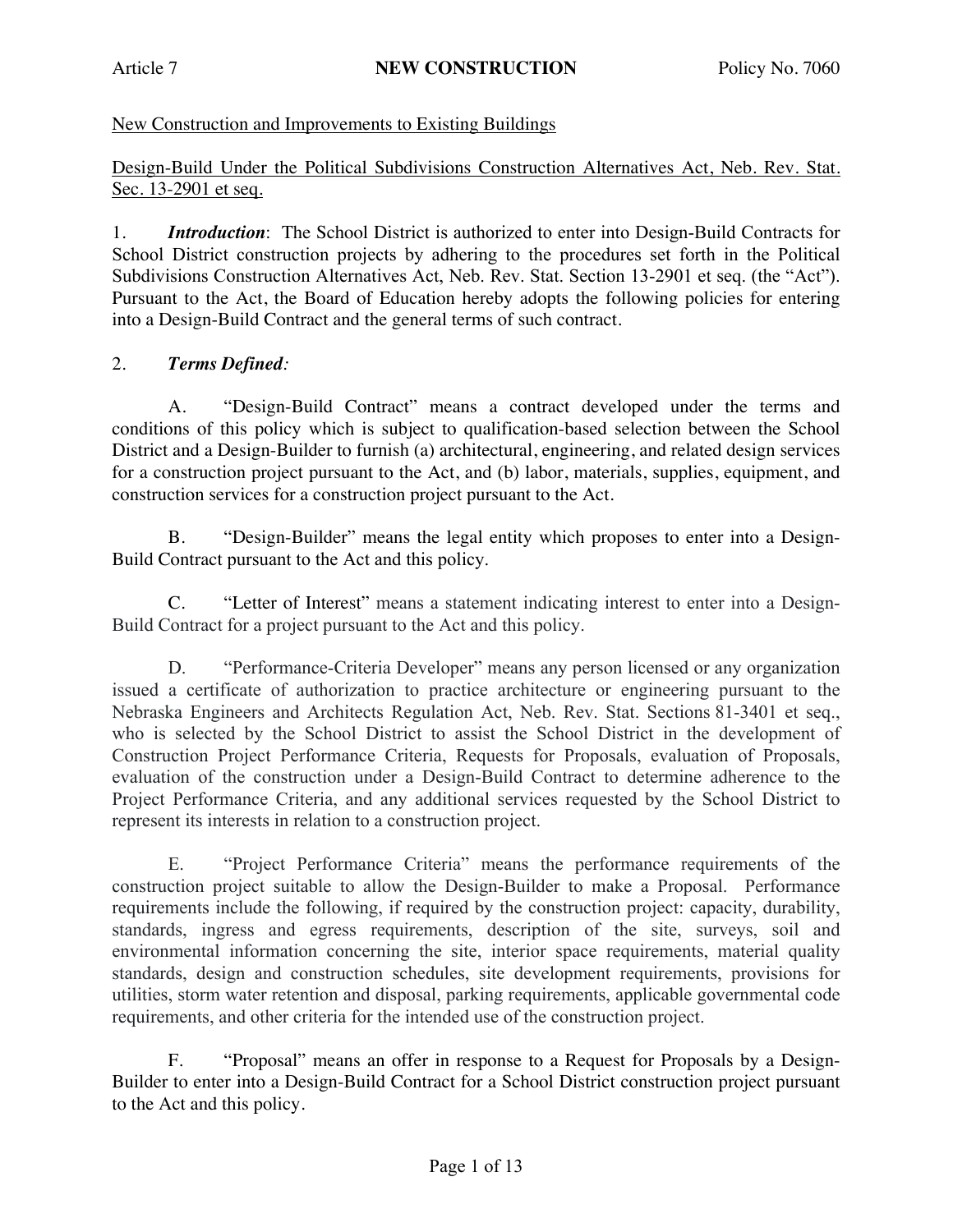G. "Qualification-Based Selection Process" means a process of selecting a Design-Builder based first on the qualifications of the Design-Builder and then on the Design-Builder's proposed approach to the design and construction of the School District construction project.

H. "Request for Letters of Interest" means the documentation or publication by which the School District solicits Letters of Interest.

I. "Request for Proposals" means the documentation by which the School District solicits Design-Builder Proposals.

3. *Board Selection of Design-Build Method and Process and Direction to Prepare Request for Proposals*: The Board of Education of the School District shall adopt a resolution to select the Design-Build under the Act as the method and process of construction delivery of the specific project and authorize and direct the School District Administration in conjunction with the Performance-Criteria Developer retained for the specific project to prepare a Request for Proposals in accordance with the Act and this policy. The resolution shall require the affirmative vote of at least two-thirds (2/3rds) of the Board of Education.

4. *Procedures for Selecting and Hiring a Performance-Criteria Developer*: Prior to proceeding with any School District construction project using the Design-Builder method under the Act, the School District shall retain the services of a Performance-Criteria Developer under the following procedures:

A. In the event that the estimated fee for the professional services of a Performance-Criteria Developer is less than Forty Thousand Dollars (\$40,000), the School District shall informally solicit proposals or statements of qualifications from persons licensed or organizations issued a certificate of authorization to practice architecture or engineering pursuant to the Nebraska Engineers and Architects Regulation Act, Neb. Rev. Stat. Section 81-3401 et seq., and select a Performance-Criteria Developer that, in the sole opinion of the School District, is best suited to the specific School District construction project. The School District shall negotiate and enter into a written Performance-Criteria Developer contract with the selected person/firm.

B. In the event that the estimated fee for the professional services of a Performance-Criteria Developer exceeds Forty Thousand Dollars (\$40,000), the School District shall select a Performance-Criteria Developer based on the following procedures, which are to be consistent with the Nebraska Consultants' Competitive Negotiation Act, Neb. Rev. Stat. Section 81-1700 et seq.

(1) Public notice of a request for qualifications for the position of Performance-Criteria Developer shall be given in a manner consistent with School District policy. In addition, known persons and/or firms engaged in the lawful practice of their profession who desire to provide professional services will be encouraged to submit a proposal or statement of qualifications.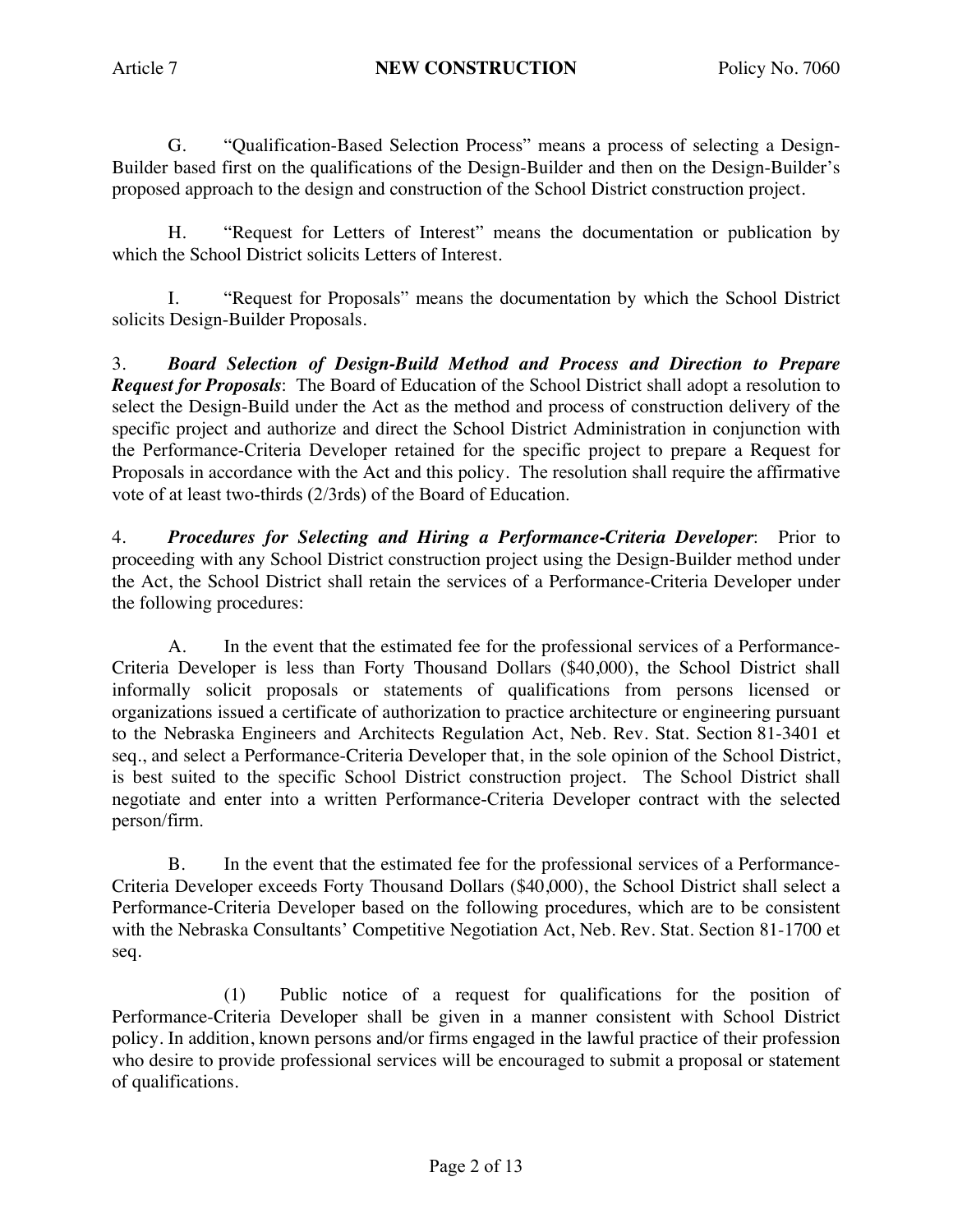(2) Proposals or statements of qualifications shall be objectively evaluated and discussions with qualified persons/firms shall be conducted regarding the person's/firm's qualifications, approach to the project, and ability to furnish the services of performance-criteria developer. If necessary, person(s)/firm(s) may be asked to provide public presentations.

(3) Qualified persons/firms shall be ranked in order of preference after considering such factors as (i) the ability of professional personnel, (ii) past performance, (iii) willingness to meet time and budget requirements, (iv) location, recent, current and projected workloads of the persons/firms, and (v) the volume of work previously awarded to the person/firm.

(4) The School District shall attempt to negotiate a Performance-Criteria Developer contract with the highest ranked qualified person/firm and may enter into a Performance-Criteria Developer contract after negotiations. If the School District is unable to negotiate a satisfactory contract with the highest ranked person/firm, the [Name] Public School District may terminate negotiations with that person/firm. The [Name] Public School District may then undertake negotiations with the second highest ranked person/firm and may enter into a performance-criteria developer contract after negotiations. If the Board of Education is unable to negotiate a satisfactory contract with the second highest ranked person/firm, the Board may undertake negotiations with the third highest ranked person/firm, if any, and may enter into a performance-criteria developer contract after negotiations.

C. The procedures in subparagraphs A and B above shall include the requirement that the Performance-Criteria Developer (a) is a person licensed or an organization issued a certificate of authorization to practice architecture or engineering in the State of Nebraska pursuant to the Engineers and Architects Regulation Act, Neb. Rev. Stat. Section 81-3401 et seq., (b) is ineligible to be included as a provider of any services in a Proposal as a Design-Builder for the construction project on which it has acted as Performance-Criteria Developer, and (c) is not employed by or does not have a financial or other interest in a Design-Builder who will submit a Proposal.

D. The Procedure shall also provide that the Performance-Criteria Developer shall assist the School District in the development of project Performance Criteria, Letters of Interest, Requests for Proposals, evaluation of the Proposals, evaluation of design and construction under the Design-Build Contract to determine adherence to the Performance Criteria, and any additional services requested by the School District to represent its interests in relation to the construction project.

5. *Procedures for the Preparation and Content of Request for Letters of Interest and Procedures and Standards to be Used to Prequalify Design-Build Candidates*: The School District shall prepare and issue a Request for Letters of Interest for the position of Design-Builder under the Act and in accordance with this section and shall prequalify Design-Builders on the basis of Letter of Interest responses received from such firms submitted in accordance with this section.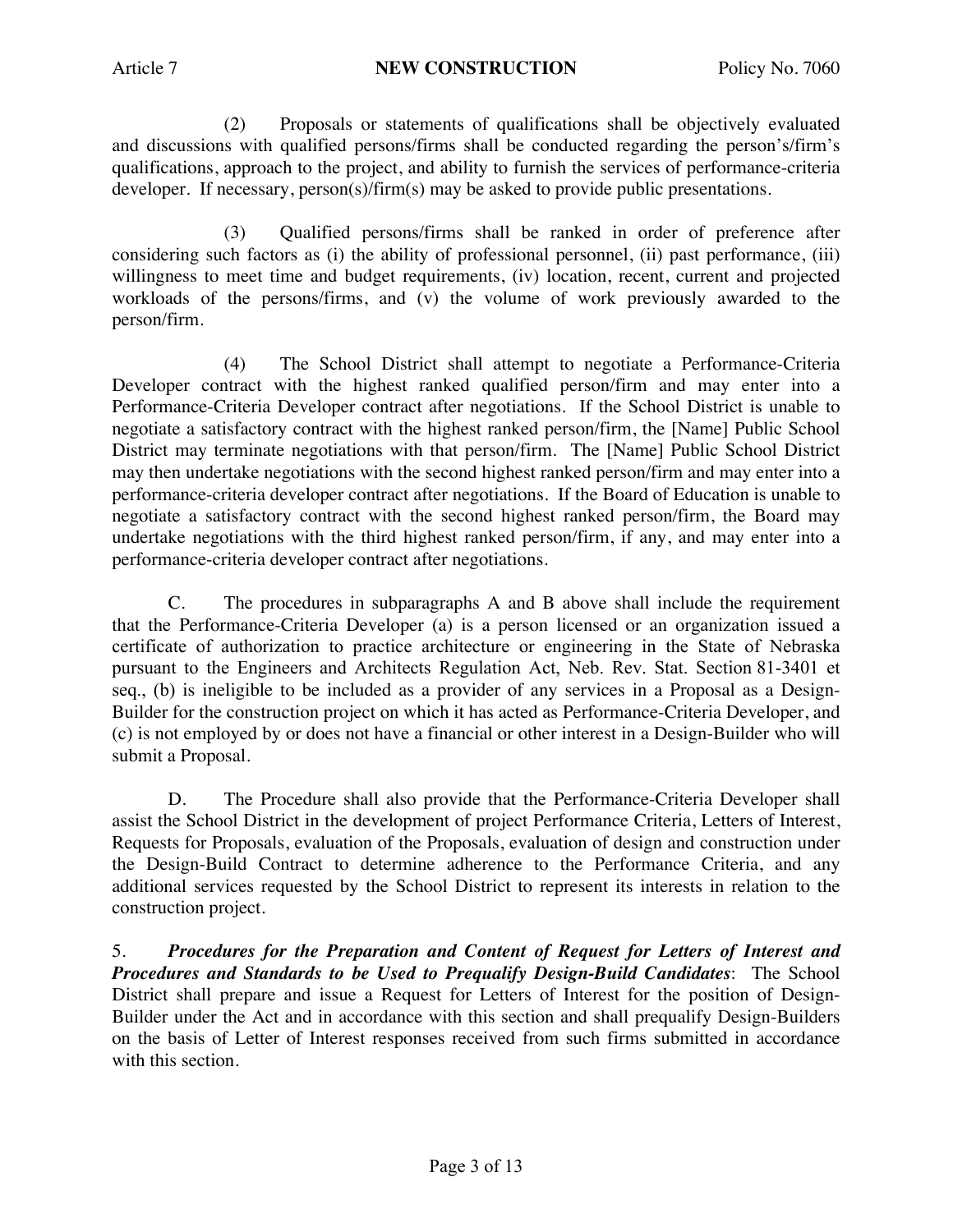A. The Request for Letters of Interest shall be (a) published in a newspaper of general circulation within the School District at least thirty (30) days prior to the deadline for receiving Letters of Interest and (b) sent by first-class mail to any Design-Builder upon request.

B. The Request for Letters of Interest shall include, at a minimum, a description the School District construction project in sufficient detail to permit a Design-Builder to submit a Letter of Interest, which may include a description of the scope and nature of the construction project, the project site, the schematic design (if any has been prepared), the preliminary project schedule and estimated budget.

C. Letters of Interest shall be reviewed by the School District, in consultation with the Performance-Criteria Developer. The School District will evaluate prospective Design-Builders based on the information submitted to the School District in the Letters of Interest.

D. The School District shall select as prequalified at least three (3) prospective Design-Builders who submitted Letters of Interest; provided that if only two (2) Design-Builders have submitted Letters of Interest, the School District shall select as prequalified at least two (2) prospective Design-Builders. The selected Design-Builders then shall be considered prequalified and eligible to receive a Request for Proposals.

6. *Procedures for the Preparation and Content of Request for Proposals:* The School District shall prepare the Request for Proposals for the position of Design-Builder under the Act and in accordance with this section. The Request for Proposals shall be sent only to the prequalified Design-Builders. At least thirty (30) days prior to the deadline for receiving and opening Proposals, notice of the Request for Proposals shall be published in a newspaper of general circulation within the School District and filed with the State Department of Education. The Request for Proposals shall include, at a minimum, the following components:

A. The Notice of the Request for Proposals.

B. An Invitation to submit Proposals. Such invitation shall (1) identify the School District as the project owner, (2) contain the day and hour upon which such Proposals are due and shall be received; (3) that Proposals shall be sealed; (4) that Proposals shall not be opened until expiration of the time allowed for submitting Proposals; and (5) the hour at which such Proposals shall be opened in the presence of the proposers, or representatives of the proposers.

C. These Policies adopted by the School District;

D. A project statement, which contains information about the scope and nature of the project, the project site, the schedule, and the estimated construction budget and other budget parameters.

E. The Project Performance Criteria.

F. Instructions to prospective Design-Builder firms, which shall state that the following requirements, at a minimum, must be contained in any submitted Proposal: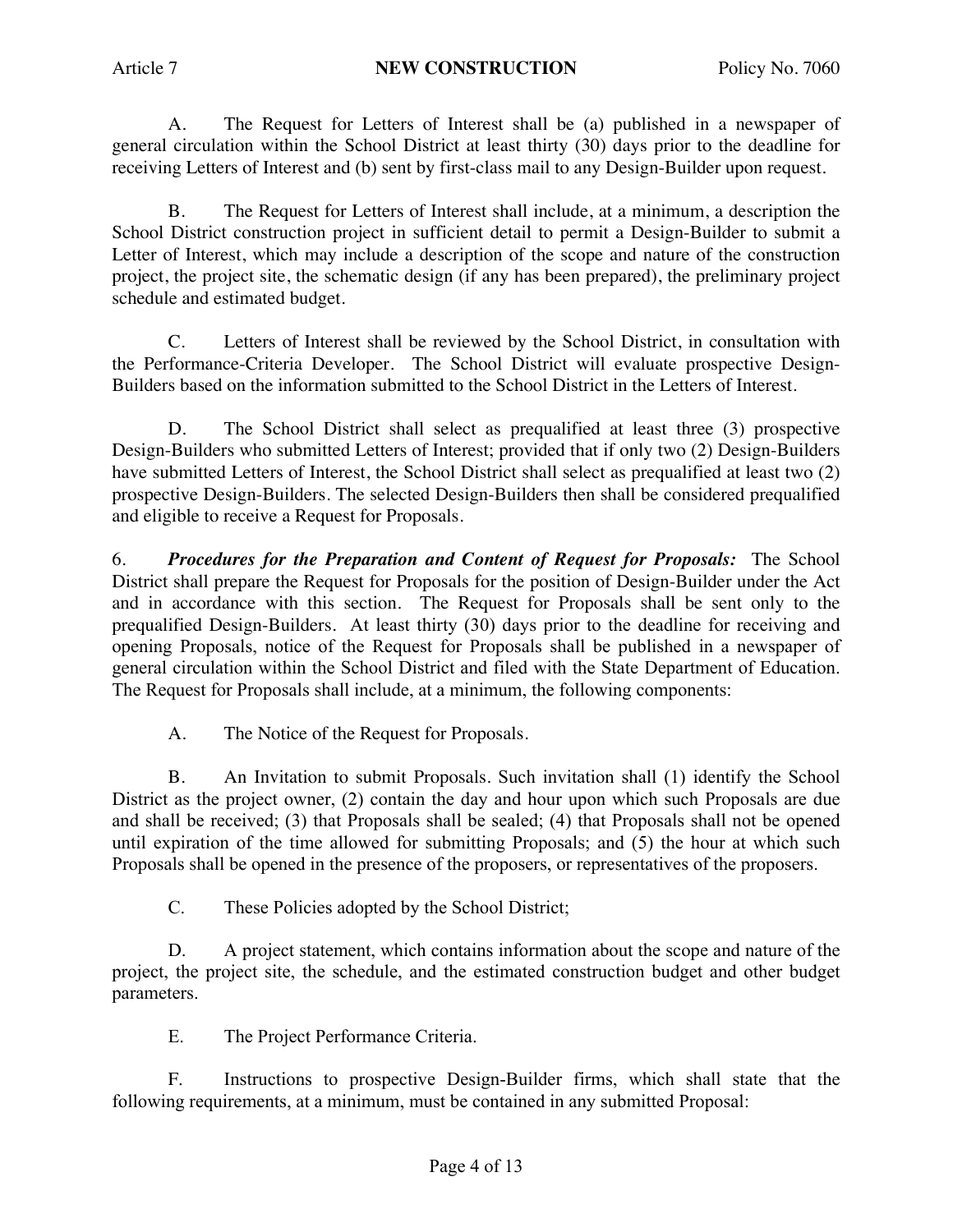(1) A description of the Design-Builder's project team and organization of such team;

(2) Fee proposal, if required by the School District as part of the Request for Proposals;

(3) A description of the limitations, if any, on expenses to be reimbursed;

(4) Proof of insurance coverage and bonding required by law and the Construction Manager at Risk Contract;

(5) A written statement of the Design-Builder's proposed approach to the design and construction of the project, which may include graphic materials illustrating the proposed approach to design and construction but shall not include price proposals;

(6) A written acknowledgement that the Design-Builder agrees to the following conditions:

(i) an architect or engineer licensed to practice in Nebraska will participate substantially in those aspects of the offering which involve architectural or engineering services;

(ii) at the time of the design-build offering, the Design-Builder will furnish to the School District a written statement identifying the architect or engineer who will perform the architectural or engineering work for the design-build project;

(iii) the architect or engineer engaged by the Design-Builder to perform the architectural or engineering work with respect to the design-build project will have direct supervision of such work and may not be removed by the Design-Builder prior to the completion of the project without the written consent of the School District;

(iv) a Design-Builder offering design-build services with its own employees who are design professionals licensed to practice in Nebraska will (a) comply with the Engineers and Architects Regulation Act by procuring a certificate of authorization to practice architecture or engineering and (b) submit proof of sufficient professional liability insurance; and (c) the rendering of architectural or engineering services by a licensed architect or engineer employed by the Design-Builder will conform to the Engineers and Architects Regulation Act and rules and regulations adopted under the act;

G. Information of pre-Proposal conference, if any required, and attendance requirements at such conference.

H. Proposal procedures, including:

(1) Questions and clarification or interpretations of the Proposal documents;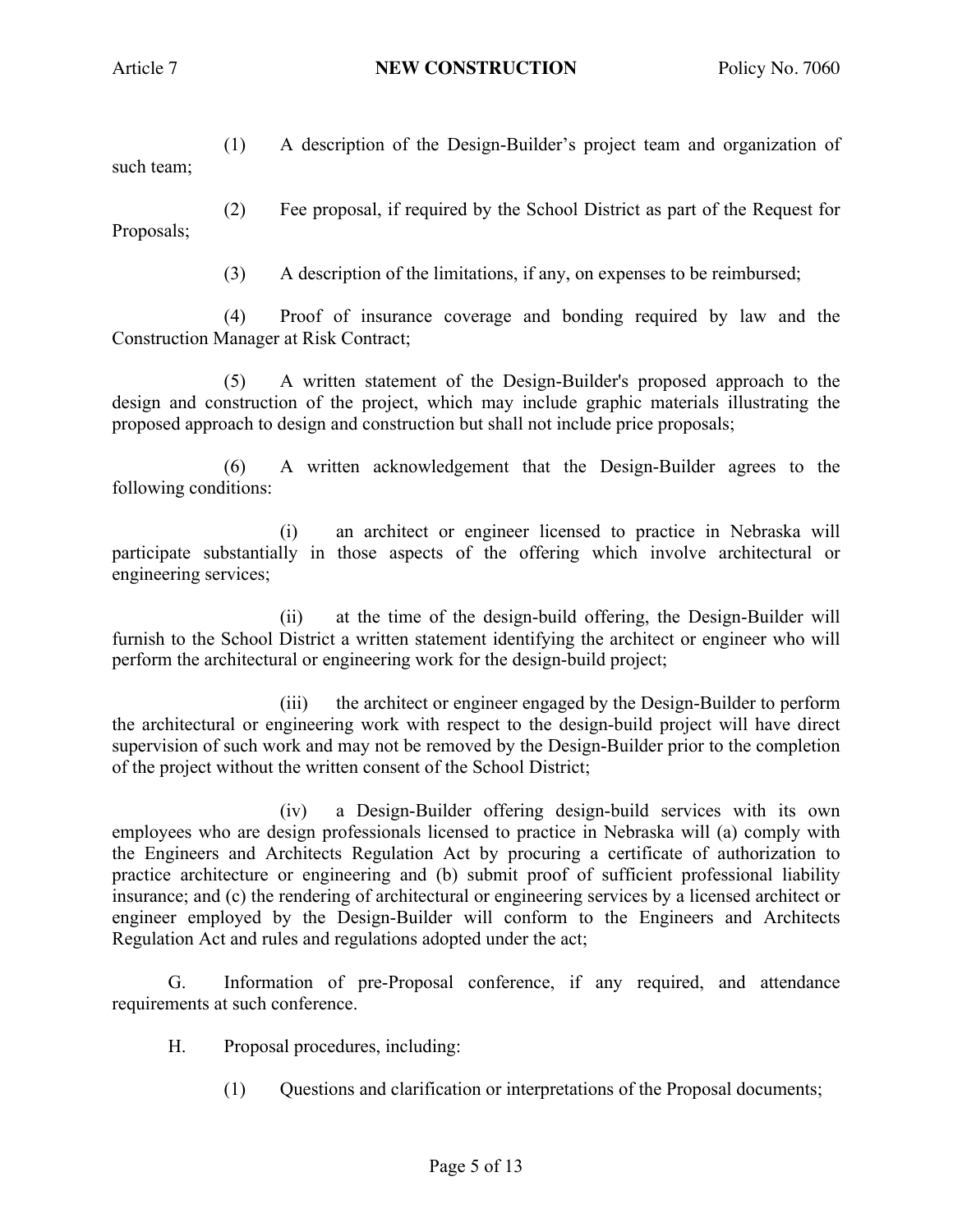- (2) Method of handling addenda to Proposal documents;
- (3) Procedure for modification or withdrawal of Proposals;

(4) Proposal due date and opening including date, time, location and methods of submittal of Proposals;

I. Evaluation procedure, including the criteria for evaluation of Proposals, the relative weight of each criterion, the interview process, the contract negotiation process and the contract execution process.

J. The proposed Agreement between the School District and the Design-Builder, including General Conditions of the Contract for Construction. Such Agreement may set forth an initial determination of the manner by which the Design-Builder selects any subcontractor and may require that any work subcontracted be awarded by competitive bidding.

K. Payment and performance bonds and guaranteed maximum price bond requirements for the Design-Builder;

L. Insurance requirements, which shall provide that the Design-Builder shall purchase from and maintain in a company or companies lawfully authorized to do business in the State of Nebraska such insurance as will protect the Design-Builder from claims which may arise out of or result from the Design-Builder's operations under the contract and for which the Design-Builder may be legally liable, whether such operations be by the Design-Builder or by anyone directly or indirectly employed by any of them, or by anyone for whose acts any of them may be liable.

M. Special notice requirements, if any, which may include but not be limited to the following:

(1) THIS PROJECT IS BEING CONDUCTED UNDER AND IS SUBJECT TO THE PROVISIONS OF THE POLITICAL SUBDIVISIONS CONSTRUCTION ALTERNATIVES ACT, Neb. Rev. Stat. Sec. 13-2901 et. seq.

(2) This School District is an equal opportunity institution and actively recruits well-qualified and diverse individuals and firms, including women and minorities, for architectural and engineering services and for contractor services. The School District requires that all responders/bidders/proposers for public work provide written assurances, affirm and agree that (a) they are an equal opportunity employer, (b) they actively recruit a well-qualified and diverse group of employees and subcontractors, including women and minorities, and (c) if selected, they will actively continue and implement this policy throughout any awarded public work. The School District or any of its responders/bidders/proposers for public work shall not discriminate against any employee or applicant for employment or subcontractor by reason of sex, disability, race, color, religion, veteran status, national or ethnic origin, age, marital status,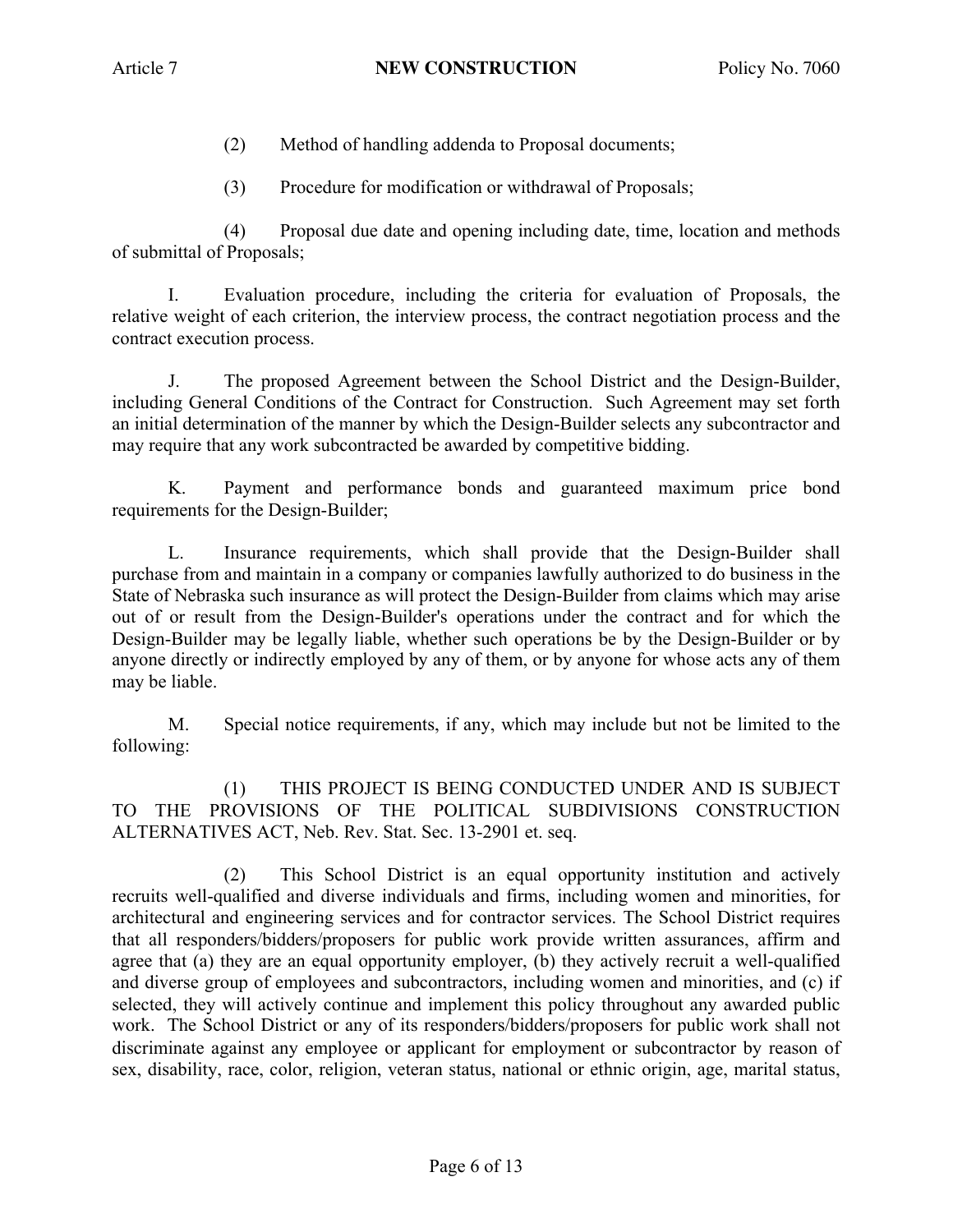pregnancy, childbirth or related medical condition, sexual orientation or gender identity, or other protected status.

(3) By submitting a Proposal, each proposer agrees to waive any claim it has, or may have, against the School District and the Architects retained by the School District, and their respective employees, arising out of, or in connection with, the administration, evaluation, or recommendation of any Proposal; waiver of any requirements under the Proposal Documents; or the Contract Documents; acceptance or rejection of any Proposals; and award of the Contract.

(4) The School District reserves the right (a) to terminate the Proposal process at any time; (b) to reject any or all Proposals; and (c) to waive formalities and minor irregularities in the Proposals received.

(5) The School District reserves the right to conduct a pre-award survey of any firm under consideration to confirm any of the information furnished by the firm or to require other evidence of managerial, financial, technical and other capabilities, the positive establishment of which is determined by the School District to be necessary for the successful performance of the contract.

(6) The proposing firm's signature on the Proposal is the proposing firm's guarantee that the content of the Proposal has been arrived at without collusion with other eligible prospering firm or firms and without effort to preclude the School District from obtaining the lowest competitive price.

N. Other information, which may include the following:

(1) A description of the general scope of services to be provided by the Design-Builder.

(2) Project financing phase informational services, if any;

(3) Pre-construction phase services including consultation of design, materials and systems, long lead items, contractor availability and recruitment, preliminary project schedule and preliminary cost estimation, and review of construction documents and conduct value engineering assessments with respect to constructability, material and construction techniques and building systems, sequencing of construction, separation or combining of bid packages.

(4) Cost estimation and preliminary guaranteed maximum price submittals to the School District;

(5) Construction administration and supervision services including identification and preparation of bid packages, recruitment and prequalification of prospective proposers for such bid packages, conduct of bid process for each bid package, review of and recommendations to the School District with regard to Proposals submitted, and administration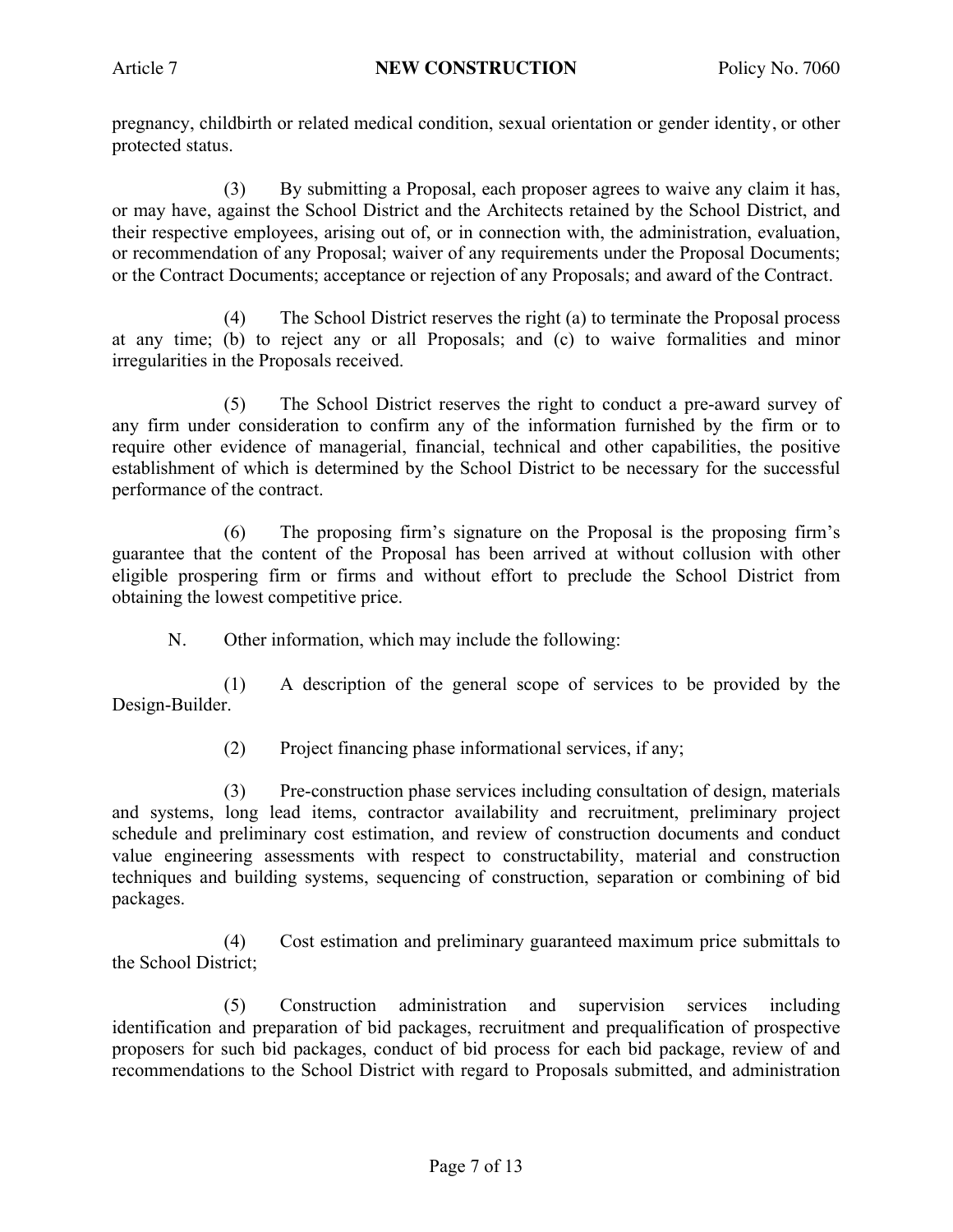of construction contracts, day-to-day supervision of the work with a qualified site superintendent and project manager;

7. *Procedures for Preparing and Submitting Proposals*: Only Design-Builders prequalified under this policy may submit Proposals. The School District only will accept, consider and evaluate Proposals submitted by prequalified Design-Builders and will not accept, consider or evaluate any Proposals submitted by firms not prequalified. Proposals submitted by interested Design-Builder firms must include all of the elements required by the Request for Proposals. Proposals shall be required to be submitted in the form and method specified in the Request for Proposals, as determined by the School District. All Proposals must be submitted on or before the time and date and at the location specified in the Request for Proposals. All submitted Proposals become the property of the School District. Proposals must also contain the following certification or substantially similar language:

The proposer provides written assurances, affirms and agrees that (a) the proposer is an equal opportunity employer, (b) the proposer actively recruits a well-qualified and diverse group of employees and subcontractors, including women and minorities, and (c) if selected, the proposer will actively continue and implement this policy throughout any awarded public work. The proposers shall not discriminate against any employee or applicant for employment or subcontractor by reason of sex, disability, race, color, religion, veteran status, national or ethnic origin, age, marital status, pregnancy, childbirth or related medical condition, sexual orientation or gender identity, or other protected status

8. *Procedures for Evaluating Proposals in Accordance with Neb. Rev. Stat. Sections 13- 2908 and 13-2911:* The School District shall evaluate and rank each Proposal on the basis of best meeting the criteria in the Request for Proposals and taking into consideration the recommendation of the selection committee pursuant to Neb. Rev. Stat. Sec. 13-2911 and this section.

A. Referral to Selection Committee: In evaluating Proposals in accordance with Neb. Rev. Stat. Sec. 13-2908, the School District shall refer the proposals for recommendation to a selection committee.

B. Make-up of Selection Committee: The selection committee shall be a group of at least five (5) persons designated by the School District. Members of the selection committee shall include at least one (1) person from each of the following groups:

- (1) A member or members of the Board of Education;
- (2) A member or members of School District administration and/or staff;
- (3) The Performance-Criteria Developer;

(4) A person having special expertise relevant to selection of a Construction Manager under the Act; and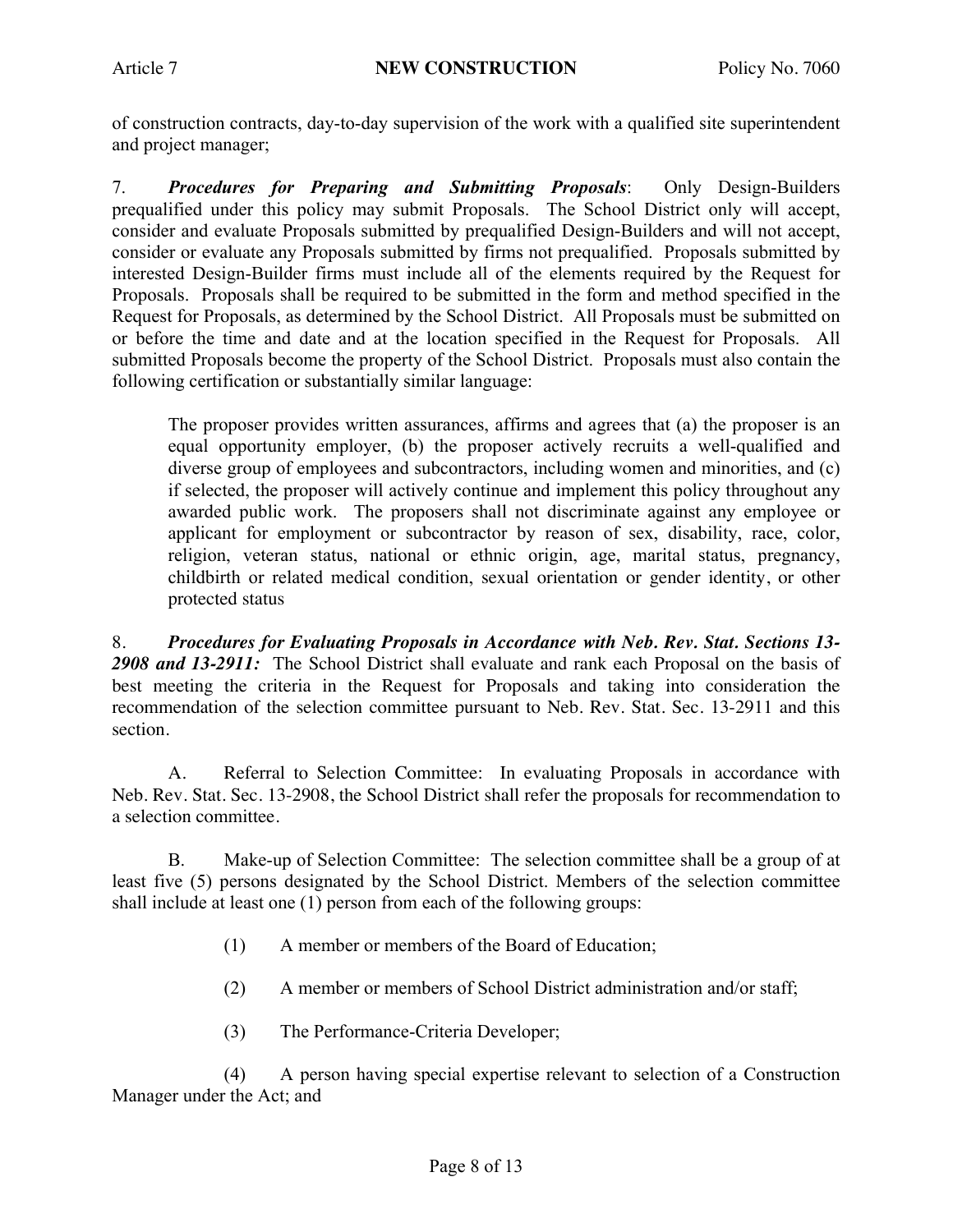(5) A resident of the School District other than an individual included in subdivisions (1) through (4) of this subsection.

C. Members No Pecuniary Interest: A member of the selection committee designated under subdivision (4) or (5) of this subsection shall not be employed by or have a financial or other interest in a Design-Builder who has a Proposal being evaluated and shall not be employed by the School District or the Performance-Criteria Developer.

D. Evaluation Criterion: The selection committee and the School District shall evaluate Proposals taking into consideration the criteria enumerated in subdivisions (1) through (8) of this subsection, with the maximum percentage of total points for evaluation which may be assigned to each criterion set forth following the criterion. The following criteria shall be evaluated, when applicable:

| No.            | <b>Evaluation Criteria</b>                                                                                                                                         | Maximum Percent Value                      |
|----------------|--------------------------------------------------------------------------------------------------------------------------------------------------------------------|--------------------------------------------|
| $\mathbf{1}$   | The financial resources of the Design-Builder to complete the<br>project.                                                                                          | Ten percent $(10\%)$ of<br>total points    |
| $\overline{2}$ | The ability of the proposed personnel of the Design-Builder to<br>perform.                                                                                         | Thirty percent $(30\%)$ of<br>total points |
| 3              | The character, integrity, reputation, judgment, experience, and<br>efficiency of the Design-Builder.                                                               | Thirty percent $(30\%)$ of<br>total points |
| $\overline{4}$ | The quality of performance on previous projects.                                                                                                                   | Thirty percent $(30\%)$ of<br>total points |
| 5              | The ability of the Design-Builder to perform within the time<br>specified.                                                                                         | Thirty percent $(30\%)$ of<br>total points |
| 6.             | The previous and existing compliance of the Design-Builder<br>with laws relating to the contract.                                                                  | Ten percent $(10\%)$ of<br>total points    |
| 7.             | OPTIONAL – The ability and resources of the Design-Builder<br>to recruit qualified contractors for the Project, including but<br>not limited to local contractors. | Twenty percent $(20\%)$ of<br>total points |
| 8.             | OPTIONAL – The Design-Builder's proposed efforts schedule<br>for the Project.                                                                                      | Twenty percent $(20\%)$ of<br>total points |
|                | TOTAL (No more than 100%).                                                                                                                                         | 100%                                       |

E. Determination of Evaluation Criteria Percentage Values: The Board of Education, in the resolution adopted to select the Design-Builder under the Act as the method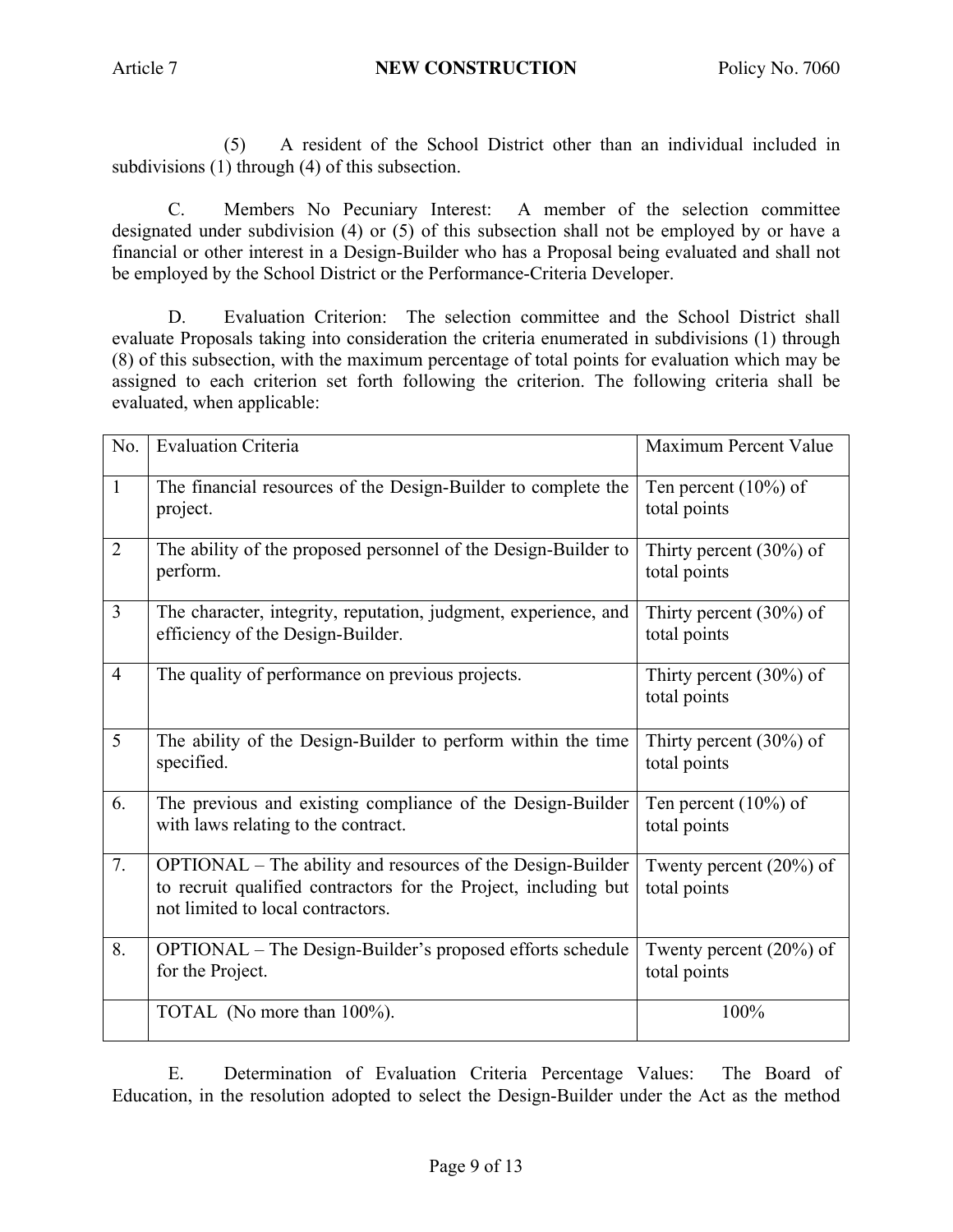and process of construction delivery of the specific project, shall identify and describe the exact percentage of total points for each of the evaluation criteria described above, ensuring that the total percentage does not exceed 100%.

F. Examination of Proposals: Following the opening of the Proposals, the selection committee will examine the Proposals and supporting documentation submitted by all candidates. The evaluation of the Design-Builder for the Project shall be based upon a careful and objective consideration of the Proposals and the ability of each firm submitting a Proposal to perform the services described in the Request for Proposals and the requirements of any federal, state, local laws and regulations and School District policies and regulations that are applicable to the Project.

G. Interviews of Candidates: To further assist the selection committee in evaluating each Proposal to determine which candidate best meets the criteria in the Request for Proposals, the selection committee and the Board of Education may, at either's election, determine to interview such candidate(s).

H. Recommendation of Selection Committee to Board of Education: After examining and evaluating all Proposals and interviewing selected candidate(s), if elected, the selection committee shall rank each Proposal on the basis of best meeting the Proposal evaluation criteria. The selection committee shall make a formal, written recommendation to the Board of Education based on the highest ranking Proposal. The selection committee shall provide to the Board of Education the full rankings.

I. Records of Selection Committee: The selection committee shall keep and maintain permanent records of the selection committee proceedings including, but not limited to, records of the minutes of meetings, and documentation received or disclosed in open session of the meetings. The selection committee shall appoint a board member or district employee to keep the minutes of the selection committee meetings. The minutes of each meeting shall include as a minimum the following items: a record of the date, time, place, members present, action taken and the vote of each member. The records of the selection committee shall be placed on public file with the central administration office. The records of the selection committee in evaluating Proposals and making recommendations shall be considered public records for purposes of section 84-712.01.

J. Board of Education Action. After receiving the formal recommendation of the Selection Committee, the Board of Education shall examine the Proposals and supporting documentation submitted by all proposing Design-Builder candidates. Each Proposal will be evaluated and ranked by the Board of Education on the basis of best meeting the evaluation criteria in the Request for Proposals and taking into consideration the recommendation of the selection committee.

K. Rejection of Proposals: The School District shall have the right to reject any and all Proposals. The School District may subsequently solicit new Proposals using the same or different project performance criteria.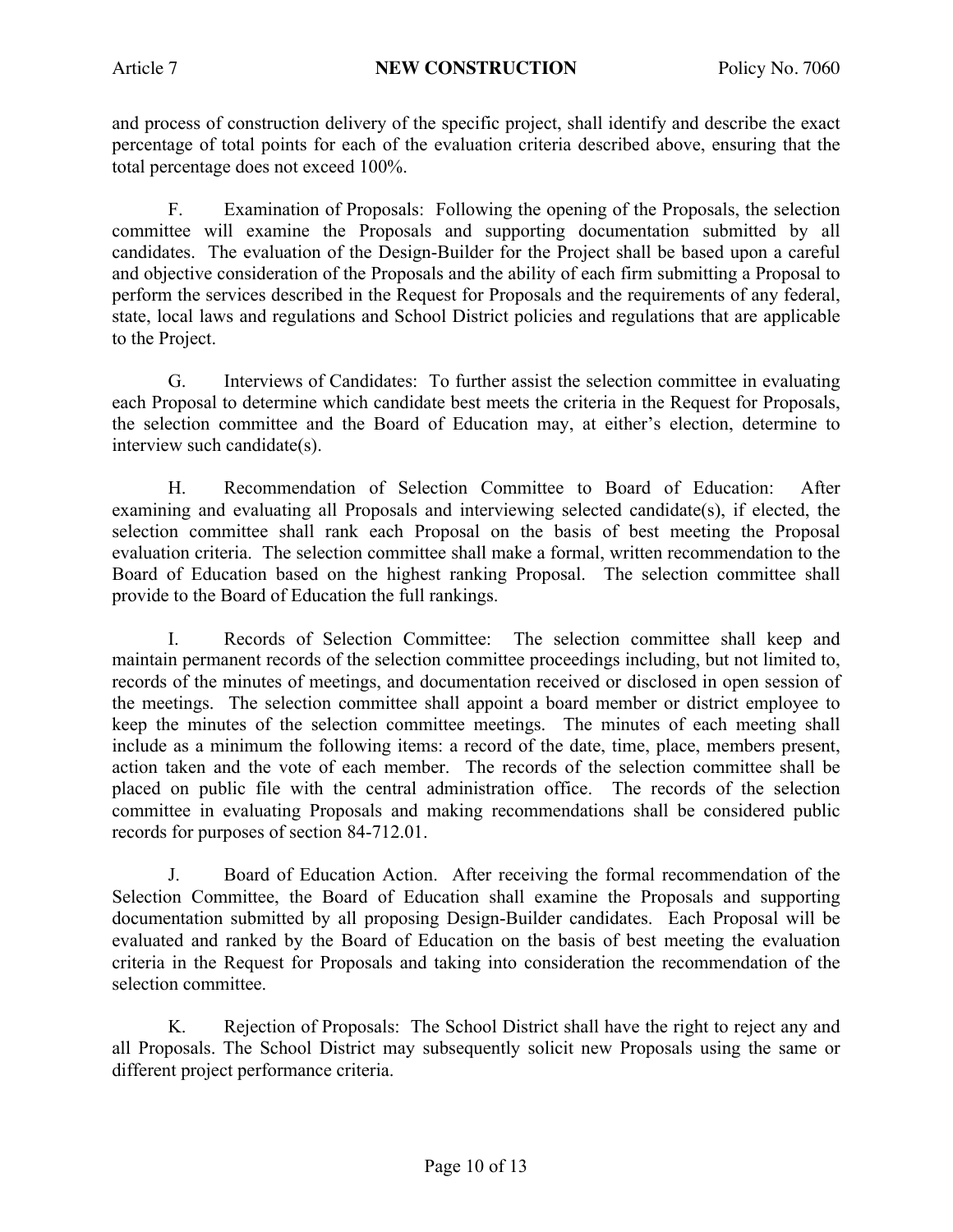# 9. *Procedures for Design-Builder Contract Negotiations:*

A. The School District may only proceed to negotiate and enter into a Design-Build Contract if there are at least two (2) proposals from pre-qualified Design-Builders.

B. Negotiations with Highest Ranked Design-Builder: The School District shall attempt to negotiate a Design-Build Contract with the highest ranked Design-Builder and may enter into a Design-Build Contract after negotiations. The negotiations shall include a final determination of the manner by which the Design-Builder selects a subcontractor.

C. Negotiations with Second Highest Ranked Design-Builder: If the School District is unable to negotiate a satisfactory contract with the highest ranked Design-Builder, the School District may terminate negotiations with that Design-Builder.The School District may then undertake negotiations with the second highest ranked Design-Builder and may enter into a Design-Build Contract after negotiations. If the School District is unable to negotiate a satisfactory contract with the second highest ranked Design-Builder, the School District may undertake negotiations with the third highest ranked Design-Builder, if any, and may enter into a Design-Build Contract after negotiations.

D. Requirement of Execution of Written Contract: No contractual rights shall be created between the Design-Builder and the School District until a written contract has been negotiated, agreed upon, approved by the Board of Education of the School District, and executed by all parties thereto.

E. Filing of Design-Build Contract: The School District shall file a copy of all Design-Build Contract documents with the State Department of Education within thirty (30) days after their full execution. Within thirty (30) days after completion of the project, the Design-Builder shall file a copy of all contract modifications and change orders with the department.

F. Unsuccessful Negotiations with Design-Build Candidates: If the School District is unable to negotiate a satisfactory contract with any of the ranked Design-Builders, the School District may either revise the Request for Proposals and solicit new proposals or cancel the Request for Proposals process.

G. Modification of Design-Build Contract: A Design-Build Contract may be conditioned upon later refinements in scope and price and may permit the School District in agreement with the Design-Builder to make changes in the project without invalidating the contract. Later refinements shall not exceed the scope of the project statement contained in the Request for Proposals.

## 10. *Procedures for Filing and Acting on Formal Protests Relating to the Solicitation or Execution of the Design-Build Contract:*

A. Protest Relation to Solicitation: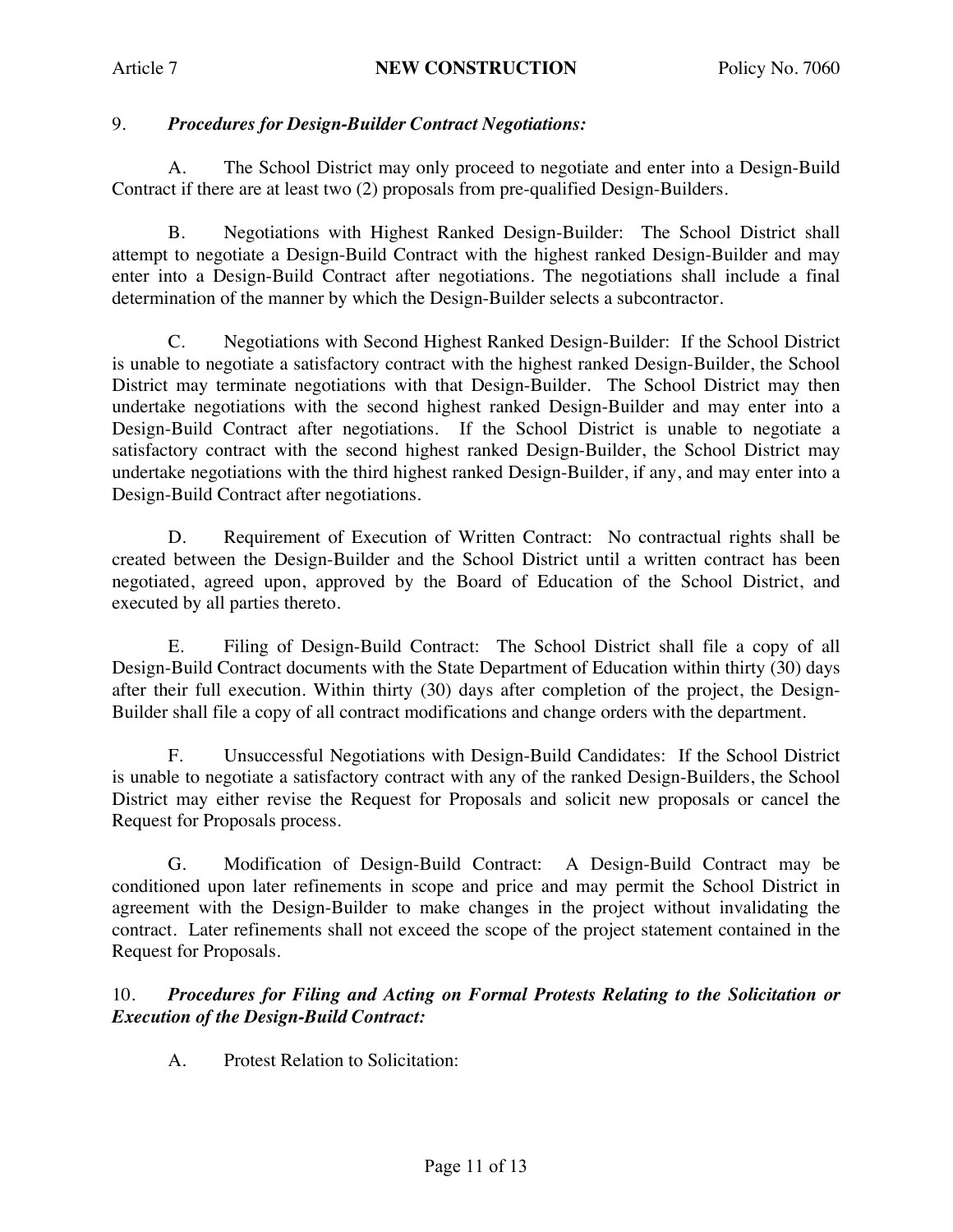(1) A Design-Builder seeking to protest the policies adopted by the Board of Education pursuant to the Act, and the form or content of the Request for Letters of Interest or the form or content of the Request for Proposals promulgated by the School District, or the notice of the Request for Letters of Interest or the Request for Proposals, or any prequalification or pre-Proposal process or procedures, must file such protest within fourteen (14) calendar days from the date of the publication of the notice of the Letters of Interest or Request for Proposals, as the case may be.

(2) A Design-Builder candidate seeking to protest the Letters of Interest or Proposal opening process used by the School District must file such protest within seven (7) calendar days from the date of the Letters of Interest or Proposal opening, as the case may be.

(3) A Design-Builder candidate seeking to protest the process and procedures used by the selection committee in evaluating and/or ranking the Design-Builder candidates must file such protest within seven (7) calendar days from the date the selection committee makes its recommendation to the Board of Education or the Board of Education's acceptance of the recommendation of the selection committee.

B. Negotiation or Execution of Design-Build Contract: A Design-Builder candidate seeking to protest the process and procedures used by the School District in the negotiation or execution of the Design-Build Contract must file such protest within seven (7) calendar days from the date the Board of Education takes action to approve the Design-Build Contract.

C. Form and Filing of Protests: All protests under this subparagraph shall be filed with the Office of the Superintendent of Schools during normal business hours. Such protest must be in writing and received at or before the close of business on the last day provided for the receipt of such proposals. For purposes of this paragraph the term "received" shall mean the actual in hand receipt of all protests and attendant documents. Facsimile transmittals, e-mail or other electronic or telephonic transmittals shall not be accepted and receipt of protest documents, or change in protest documents, in such manner will not be accepted. Protests shall be public records, and shall not be considered proprietary and confidential.

D. Action on Protests: The Board of Education shall take action on any protest filed pursuant to subparagraph A and B above within Forty-five (45) days of receipt of such protest, and shall provide the decision of the Board of Education in writing to the protesting party.

*11. Procedures for the Evaluation of Construction Under the Design-Build Contract by the Performance-Criteria Developer to Determine Adherence to the Performance Criteria:* The Performance-Criteria Developer shall be the School District's representative for purposes of evaluating the design and construction under the Design-Build Contract to determine adherence by the Design-Builder to the Project Performance Criteria established for the project. The procedures to be followed by the School District, Performance-Criteria Developer and the Design-Builder for purposes of such evaluation shall be as follows: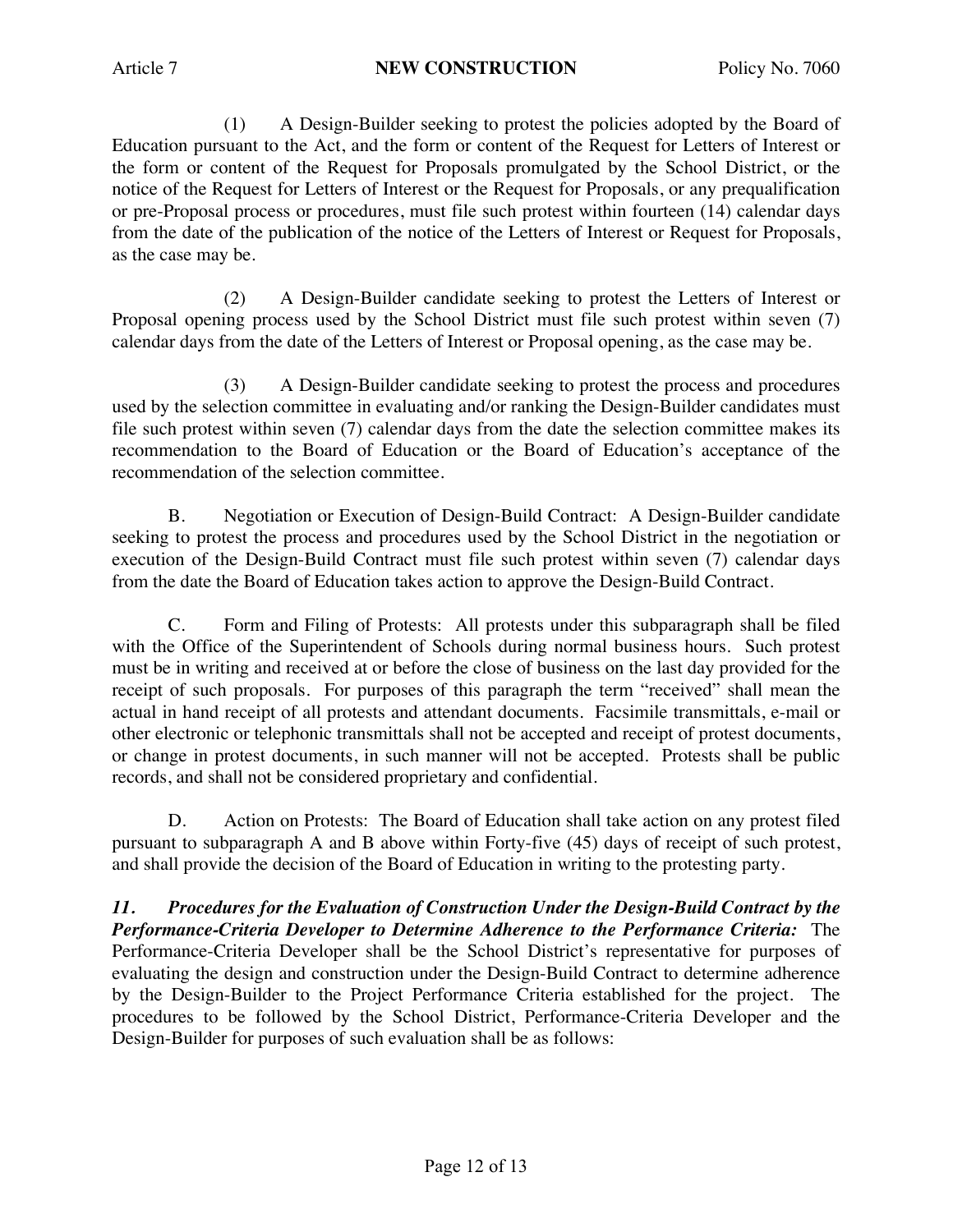A. The Performance-Criteria Developer shall review and evaluate the construction methods and materials, including any shop drawings and submittals, used by the Design-Builder to determine adherence with the Project Performance Criteria.

B. The Performance-Criteria Developer shall be a representative of and shall advise and consult with the School District during the performance of the Design-Build Contract by the Design-Builder. The Performance-Criteria Developer shall have authority to act on behalf of the School District with regard to any issue arising regarding the performance of the Design-Build Contract by the Design-Builder. The Design-Builder shall provide the Performance-Criteria Developer with copies of all construction documents, including, but not limited to, all plans and specifications, shop drawings, requests for information from contractors, and warranties for equipment and materials.

C. The Performance-Criteria Developer, as a representative of the School District shall visit the site at intervals appropriate to the stage of the Design-Build Contractor's operations, when services are needed or necessary, or as otherwise directed by the School District (1) to become familiar with and to keep the School District informed about the progress and quality of the portion of the work completed, (2) to guard the School District against defects and deficiencies in the work, and (3) to determine in general if the work is being performed in a manner establishing that the work, when fully completed, will be in accordance with the performance criteria for the project.

D. The Performance-Criteria Developer shall be responsible for the Performance-Criteria Developer's negligent acts or omissions and those of the Performance-Criteria Developer's personnel providing services, but shall not have control over or charge of and shall not be responsible for acts or omissions of the Design-Builder, subcontractors, or their agents or employees, or of any other persons or entities performing portions of the work.

E. The Performance-Criteria Developer shall at all times have access to the work wherever it is in preparation or progress.

F. The School District shall endeavor to communicate with the Design-Builder through or in conjunction with the Performance-Criteria Developer about matters arising out of or relating to the project.

G. Upon issuance by the Design-Builder of a certificate of substantial completion, the Performance-Criteria Developer shall conduct a final inspection and evaluation of the project to confirm that all components of the work have been completed in accordance with the performance criteria established for the project.